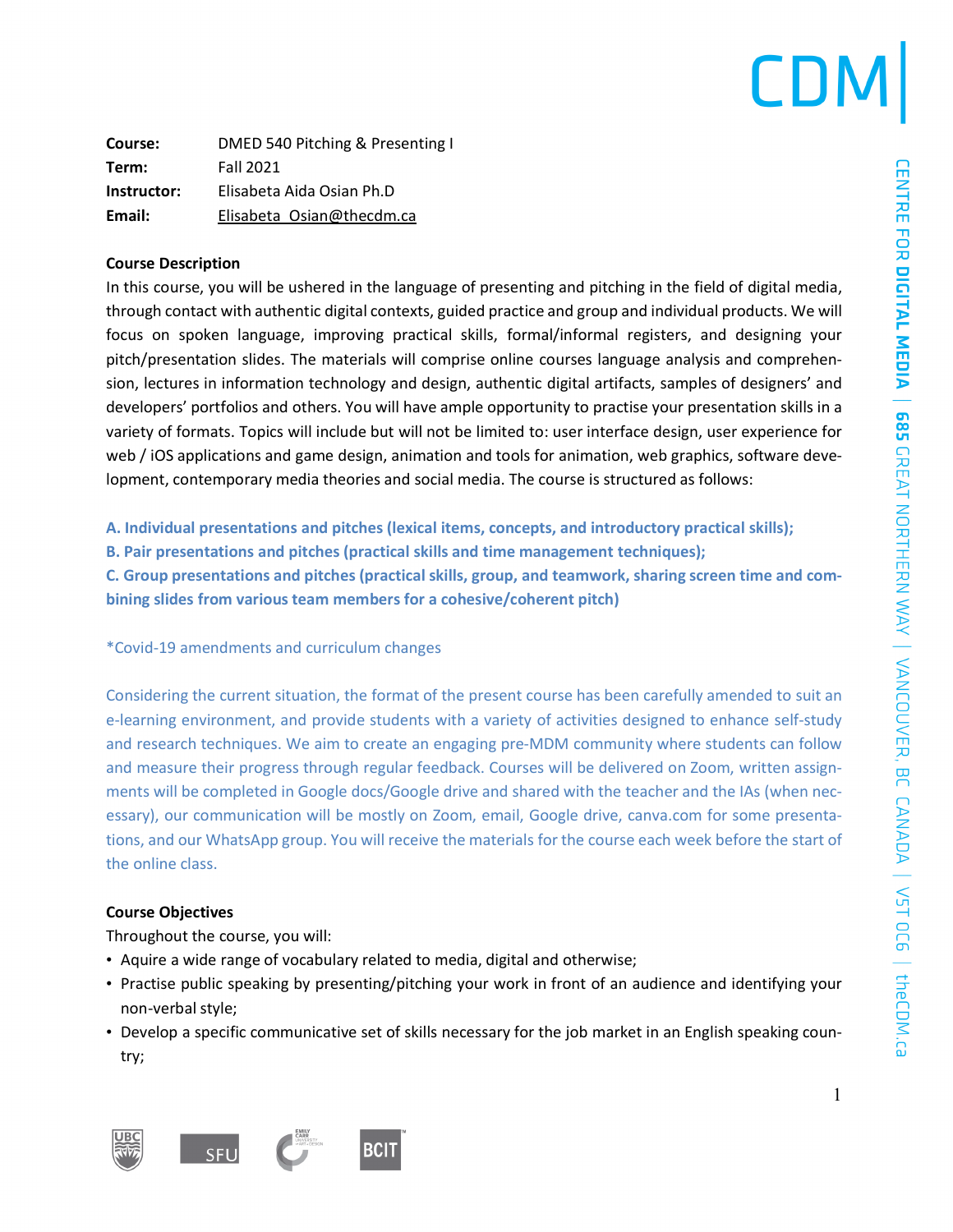

- Have a better understanding of your abilities to persuade and convince a particular audience, get feedback and improve according to the feedback;
- Correctly use new lexical items related to contemporary digital media environments by applying the language in presentation slides and formal and informal pitches;
- Better your pronunciation and intonation skills to be able to sound more natural.
- Improve your time management and flow in pitches and presentations.

### **Students' goals**:

Note: This part will be completed in class during our first week. You will discuss your personal goals and needs related to this course in groups and articulate five additional goals you would like to achieve throughout the semester.

- 1.
- 2.
- 3.
- 4.
- 5.

### **Course Format**

The course will run for 13 weeks with 2.15-hour weekly synchronous\* modules. *This is not a lecture-based* course, it is a practical language one, therefore the materials and activities planned for class are communicative and involve active-learning. The course doesn't intend to teach hard skills and the focus is on the *operating language in the authentic materials.*

\***Synchronous e-learning means** that the instructor and the students in the course engage with the course content and each other simultaneously, but from different locations, through online platforms.

\*\***Asynchronous e-learning** includes various forms of digital and online learning. The courses are not being delivered in person, and in real-time, and the schedule is more flexible. Studentsreceive tasks and activities to complete independently, and the instructor offers feedback and error-correction (for language instruction).

### **Course pre-requisites**

A minimum of intermediate/upper-intermediate English proficiency isrequired to take this course. i.e.IELTS academic overall - 6.5

You should also have an intermediate ability to operate with Digital Media terms/concepts.

### **Tips for a successful completion of the course**

• The motivation, participation and attendance grade (MPA - 20%) should be taken seriously throughout the semester.



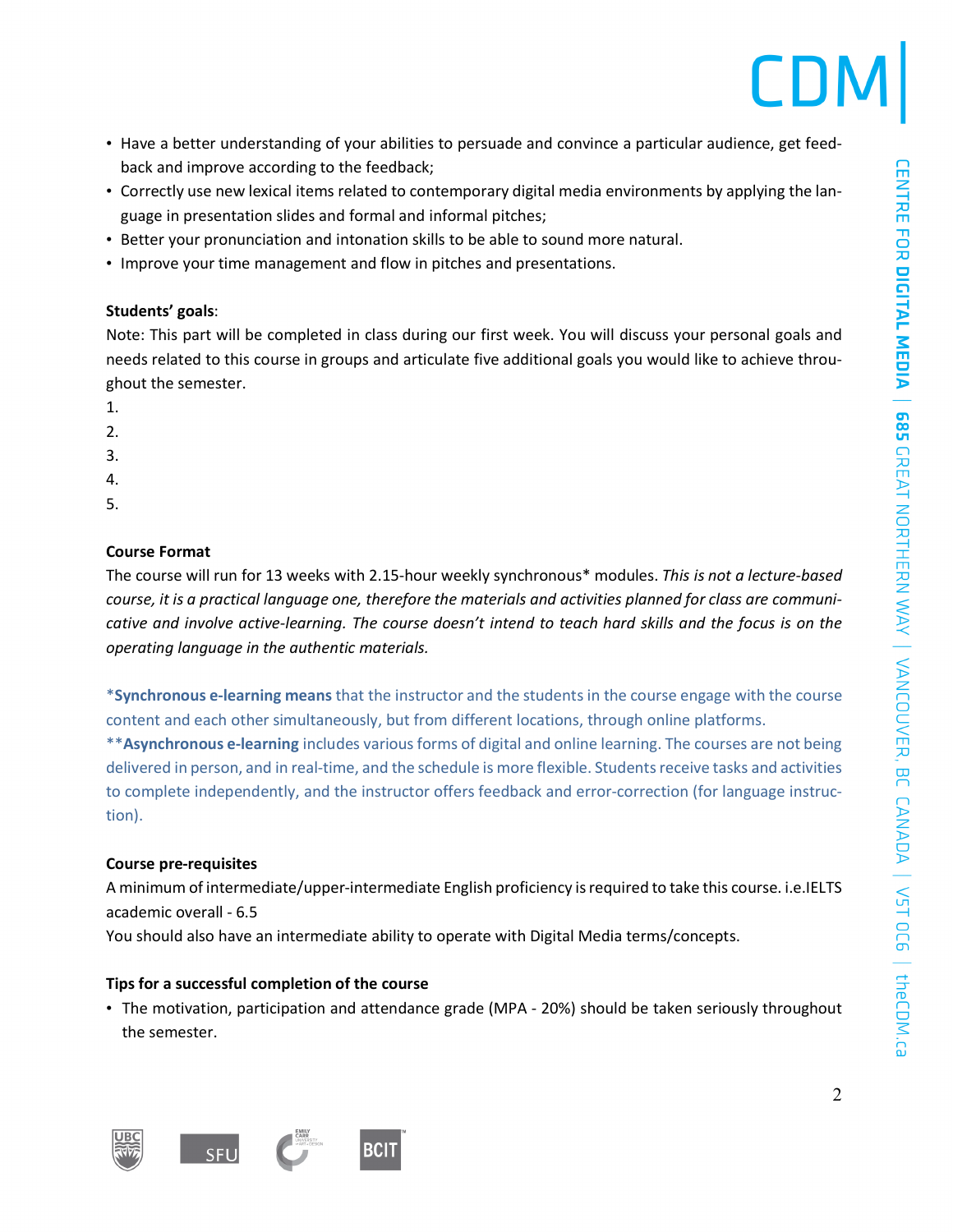- For each presentation session you will receive constructive feedback from the instructor and your peers. Take it into consideration carefully and focus on using it to improve your next pitches.
- Try to use all the digital tools recommended throughout the course, even if you have a preferred one. Testing a wide array of applications and design tools will contribute to your development in the field.
- As far as assignments are concerned, (both graded and ungraded) they need to be handed in due time. You will have the possibility to extend **one** assignment **per semester** and extensions will only be granted for medical and emergency reasons for which you will have to provide written proof.

## Note!

**Each week, you will receive a pitch assignment covering the topic discussed. You will complete graded and ungraded assignments as well as a mandatory assignments per session with your reflections/ideas** about the topic. All weekly homework for this course is mandatory, as you will present it in class. All **assignments will be pitches and presentations and will include presentation skills management (verbal and non-verbal), slide design and audience management.**

| <b>Stages</b>                                                           | <b>Week</b>  | <b>Focus</b>                                                                                                                                  | <b>Assignment</b>                                                                  | <b>Due</b> |
|-------------------------------------------------------------------------|--------------|-----------------------------------------------------------------------------------------------------------------------------------------------|------------------------------------------------------------------------------------|------------|
| <b>Stage 1</b><br><b>Individual</b><br>presentations/p<br><b>itches</b> | $\mathbf{1}$ | Planning a good individual Choose a topic Week 2<br>presentation<br>- research tools, e-libraries,<br>tutorials, videos<br>- practice pitches | for the final as-<br>signment<br>due<br>week 13.<br>Discuss it with<br>your peers. | Week 2     |



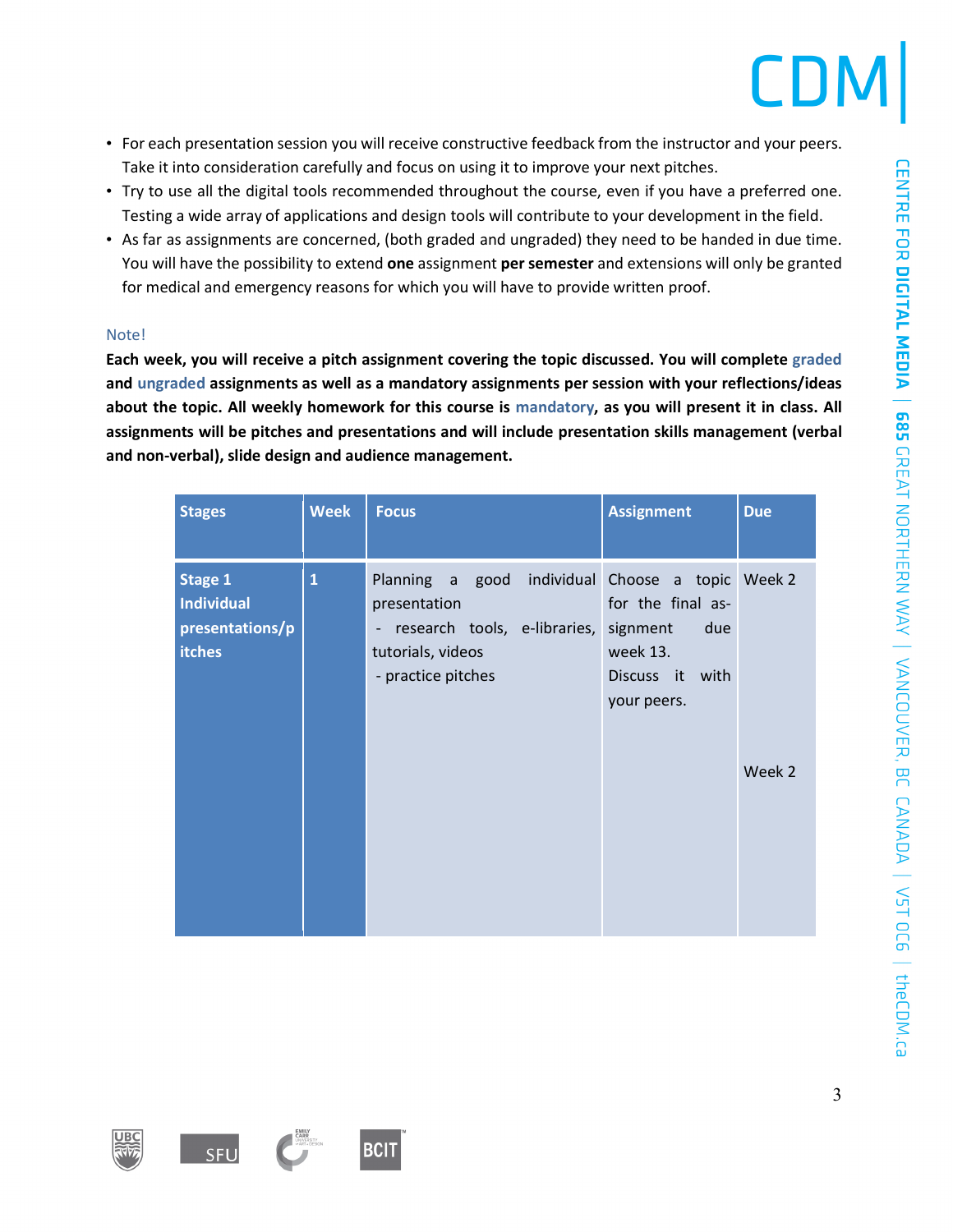| <b>Stages</b> | <b>Week</b>    | <b>Focus</b>                                                                                                                                                                                                                  | <b>Assignment</b>        | <b>Due</b> |
|---------------|----------------|-------------------------------------------------------------------------------------------------------------------------------------------------------------------------------------------------------------------------------|--------------------------|------------|
|               | $\overline{2}$ | Designing slides and visuals for<br>an individual presentation/pitch<br>content<br>management,<br>minimal language, appropriate<br>of technologies, clear<br>use<br>supporting documentation<br>examples and practice pitches |                          | Week 3     |
|               | 3              | Time management and delivery<br>verbal/visual/non-verbal<br>communication<br>involving the<br>audience,<br>-<br>Q&A<br>conducting<br>sessions,<br>getting feedback<br>- examples and practice pitches                         | Mandatory<br>First pitch | Week 4     |

CENTRE FOR DICITAL MEDIA | 685 GREAT NORTHERN WAY | VANCOUVER, BC CANADA | V5T OC6 | theCDM.ca





SFU



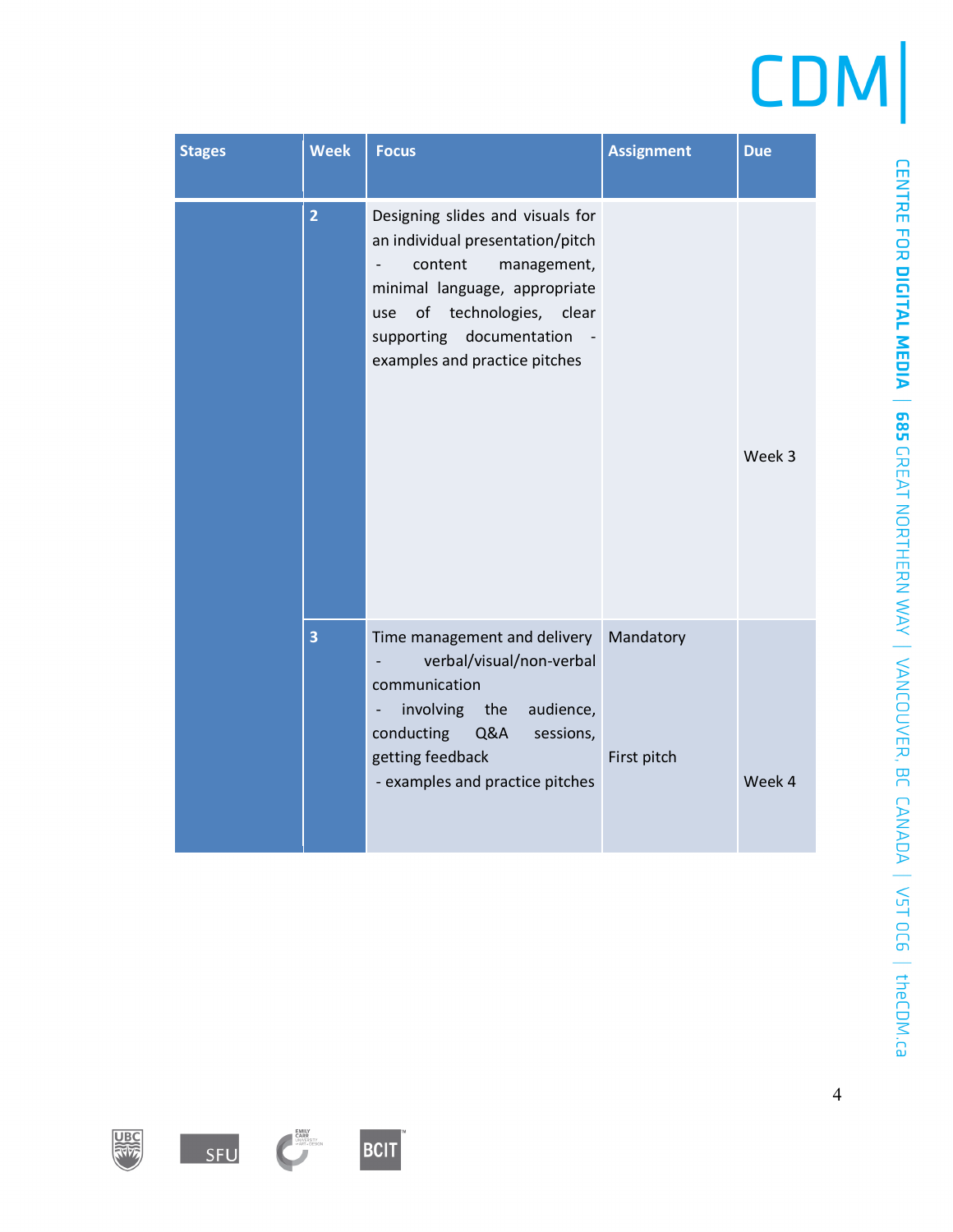| <b>Stages</b>                                      | <b>Week</b>    | <b>Focus</b>                                                                                                                                                                                                    | <b>Assignment</b>            | <b>Due</b> |
|----------------------------------------------------|----------------|-----------------------------------------------------------------------------------------------------------------------------------------------------------------------------------------------------------------|------------------------------|------------|
|                                                    | 4              | Delivering your presentation                                                                                                                                                                                    | Mandatory                    | Week 5     |
|                                                    |                |                                                                                                                                                                                                                 | Pitch/presenta-<br>tion task |            |
| Stage 2 - Pair<br>presentations/p<br><b>itches</b> | 5 <sub>5</sub> | Technical presentations - pair Mandatory<br>work and sharing the attention<br>- the good, the bad and the ugly<br>of sharing your slides, time<br>management, clear structure<br>and design flow<br>- pair work |                              | Week 6     |







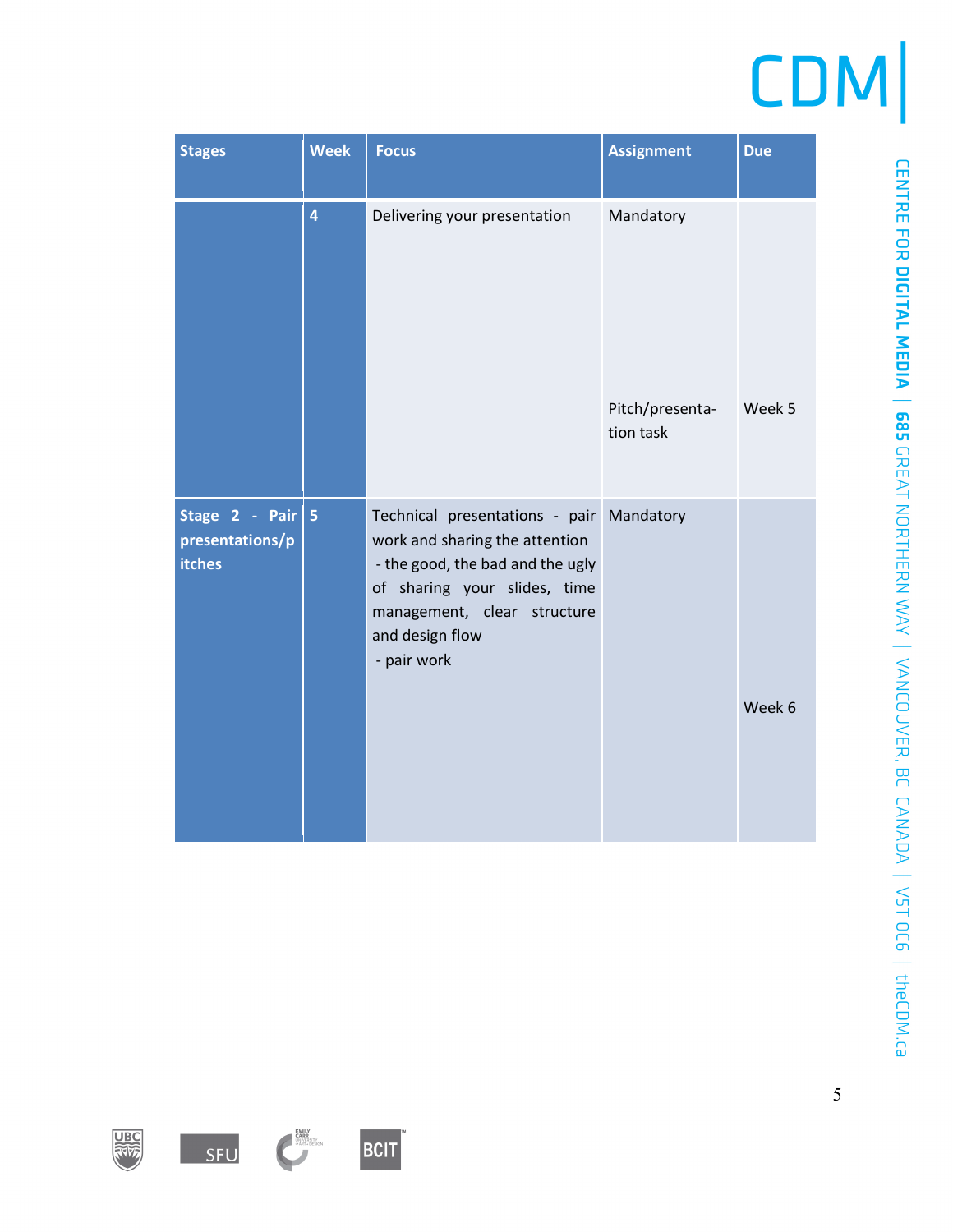| <b>Stages</b> | <b>Week</b>    | <b>Focus</b>                                                                                                                                         | <b>Assignment</b>                                    | <b>Due</b> |
|---------------|----------------|------------------------------------------------------------------------------------------------------------------------------------------------------|------------------------------------------------------|------------|
|               | $6\phantom{1}$ | Prioritizing<br>Prioritizing<br>the<br>audience?,<br>catching the audience's eye, Pitch/presentatio<br>focusing on details that count<br>- pair work | content?/ Mandatory<br>n task                        | Week 7     |
|               | $\overline{7}$ | week<br><b>Focus</b><br>$\frac{1}{2}$<br>pitch<br>and<br>between<br>$\mathsf{a}$<br>a<br>presentation (working in pairs)                             | difference Mandatory<br>Pitch/presenta-<br>tion task | Week 8     |
|               | 8              | Overview<br>of<br>the<br>techniques taught thus far                                                                                                  | pitching Mandatory<br>Pitch/presenta-<br>tion task   | Week 9     |







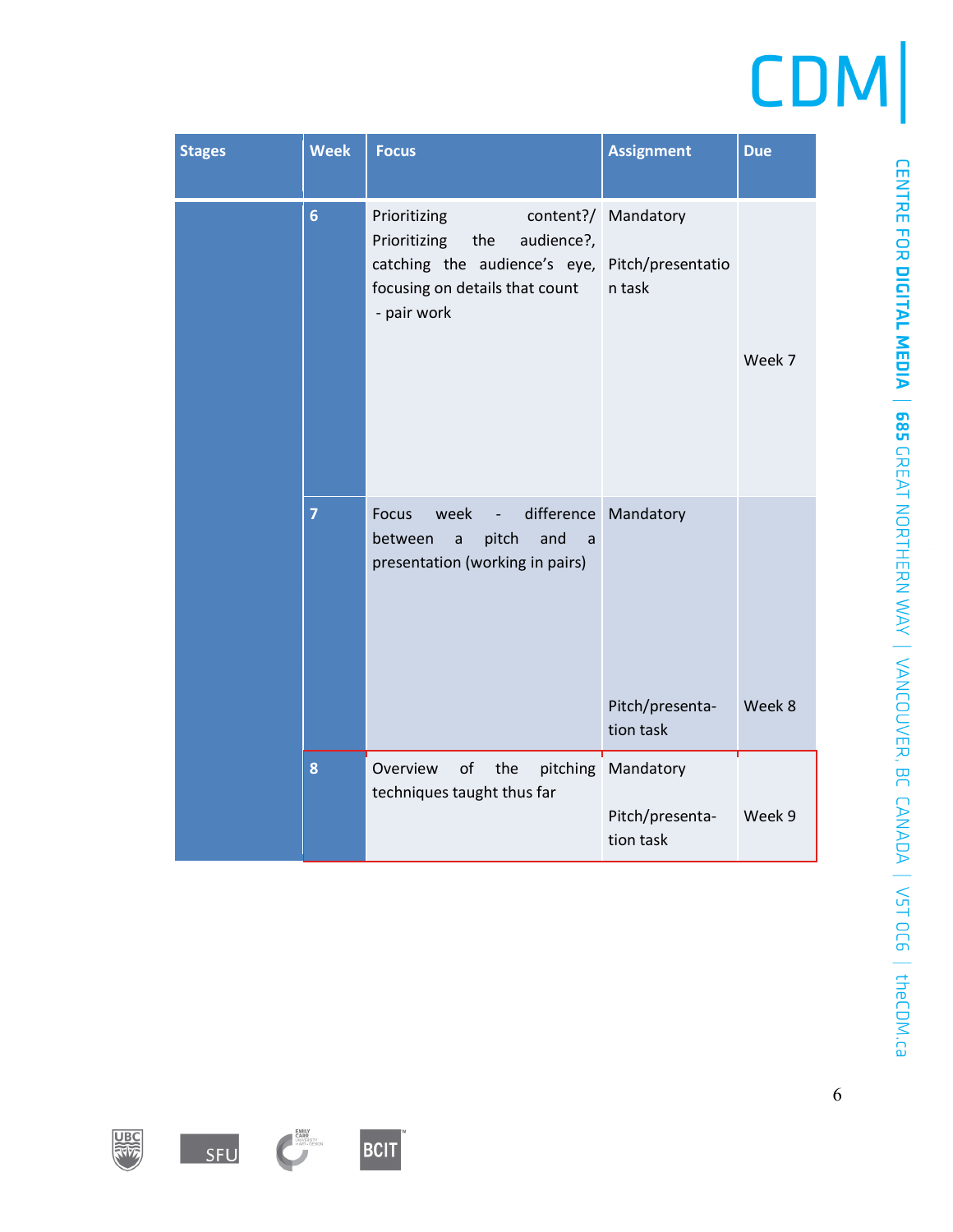| <b>Stages</b>                                       | <b>Week</b> | <b>Focus</b>                                                                                                                                                                                                             | <b>Assignment</b>                                                           | <b>Due</b> |
|-----------------------------------------------------|-------------|--------------------------------------------------------------------------------------------------------------------------------------------------------------------------------------------------------------------------|-----------------------------------------------------------------------------|------------|
|                                                     | 9           | Delivery<br>In-class<br>presentations, giving<br>feedback,<br>and<br>getting<br>conducting Q&A                                                                                                                           | Mandatory                                                                   | Week 9     |
|                                                     |             |                                                                                                                                                                                                                          | Pitch/presenta-<br>tion task                                                | Week 10    |
| Stage 3 - Group<br>presentations/p<br><b>itches</b> | 10          | Group<br>presentations<br>$\overline{\phantom{a}}$<br>introduction<br>Sharing slide-content and flow<br>Examples of best practices<br>Non verbal communication of<br>groups,<br>time<br>management Decide<br>techniques. | Mandatory<br>the<br>on<br>members<br>group<br>for your last as-<br>signment | Week 11    |

**EMIX**<br>**UNITED**<br>**UNITED**<br> **UNITED** 

SFU

BCIT

**REAL PROPERTY**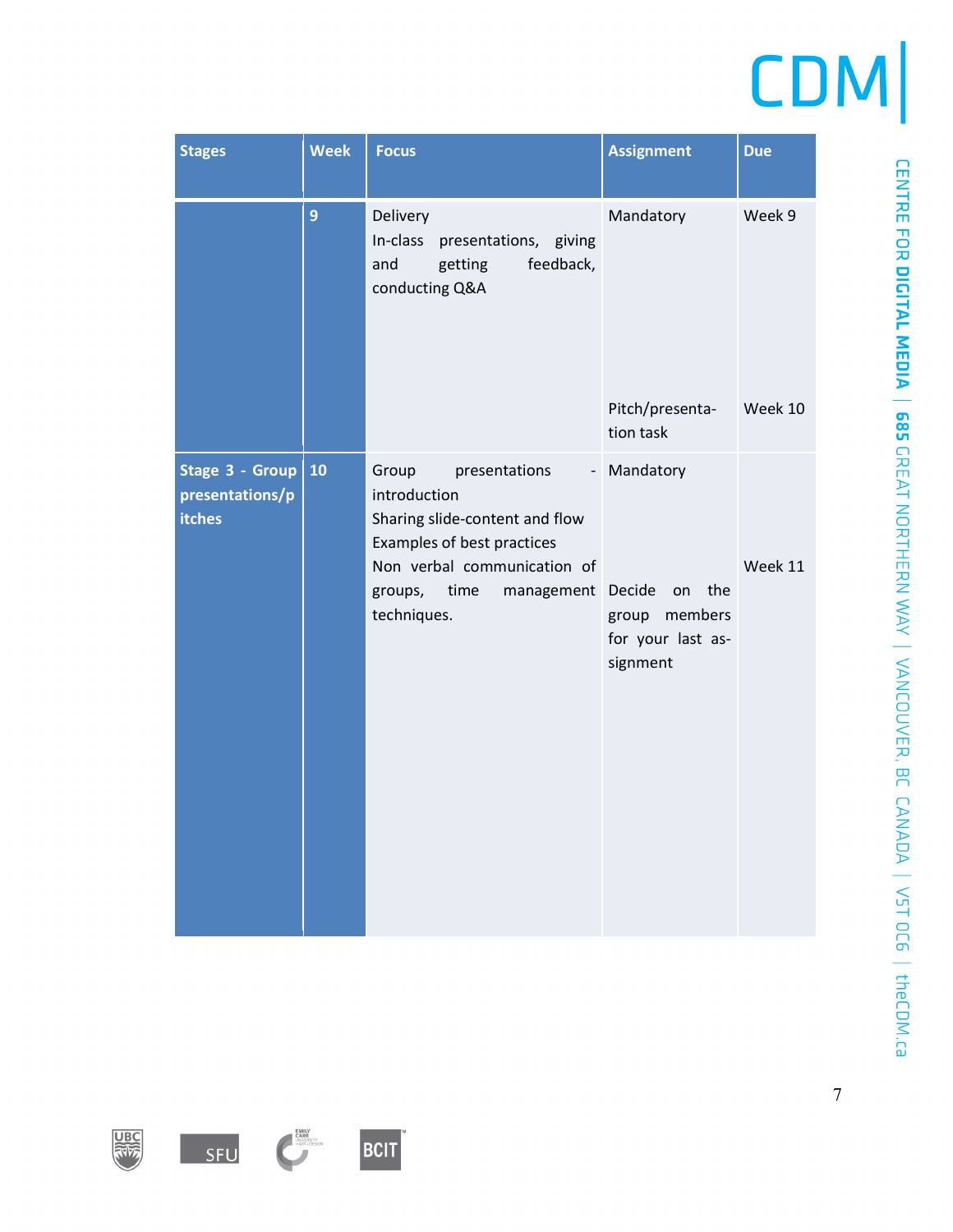| <b>Stages</b> | <b>Week</b> | <b>Focus</b>                                                                                                                    | <b>Assignment</b>                                         | <b>Due</b>    |
|---------------|-------------|---------------------------------------------------------------------------------------------------------------------------------|-----------------------------------------------------------|---------------|
|               | 11          | When pitches fail - problems Mandatory<br>and solutions<br>Examples of best practices<br>Recording/screen-casting your<br>pitch |                                                           | Week 12       |
|               | 12          | When pitches rock - picking the Mandatory<br>brain of great presenters, team<br>management and bonding                          | Quiz                                                      | Week 12       |
|               | 13          | Final<br>presentation Mandatory<br>group<br>delivery<br>- feedback, final grades                                                | Final<br>presentation de-<br>(synchro-<br>livery<br>nous) | group Week 13 |





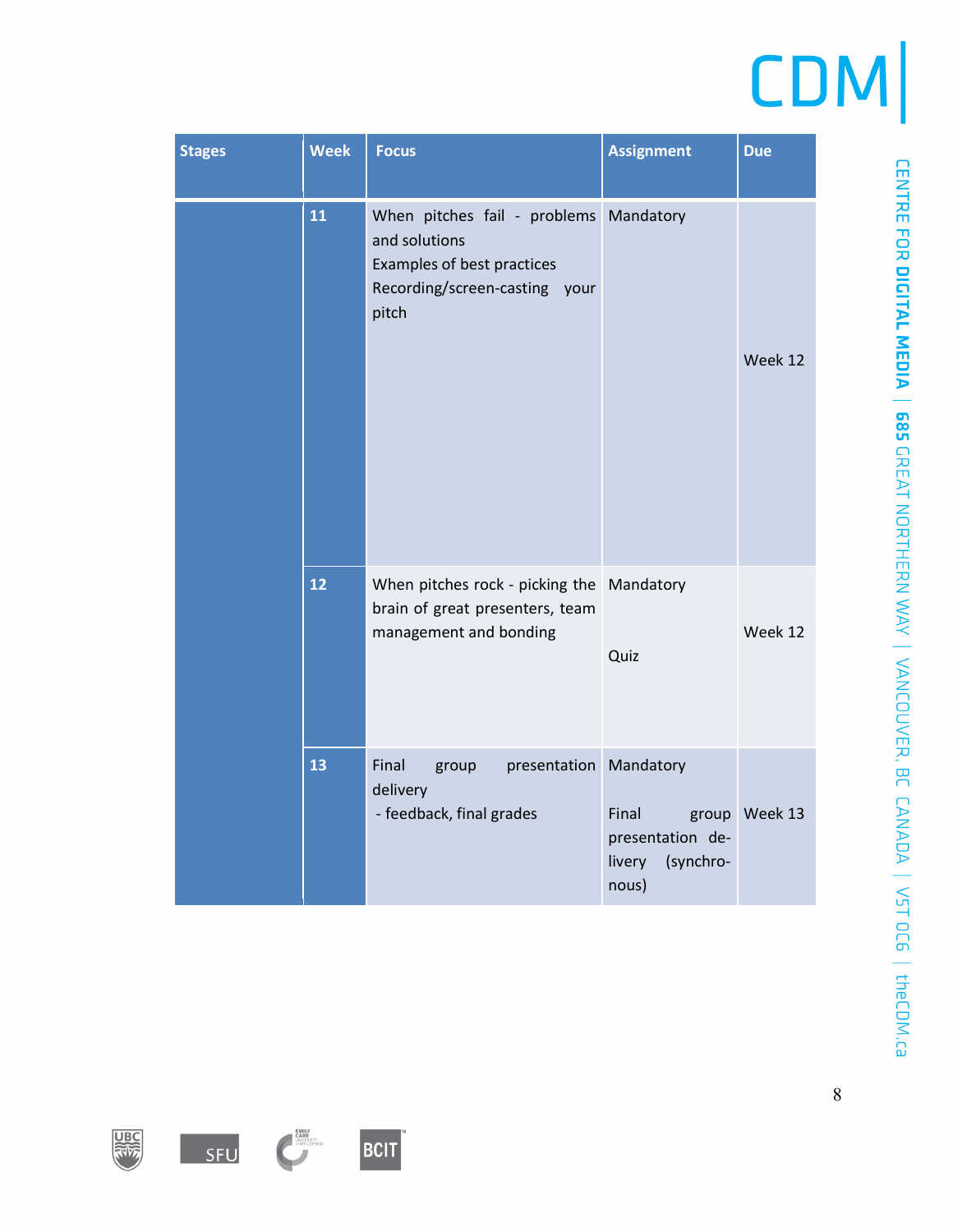## **Evaluation**

The creation and presentation of the pitch is one of the most important parts of conveying the structure of any digital media artefact to an audience of clients or users, yet it is routinely overlooked by designers and producers. Our classes are designed to focus on the best slide-writing and the best pitching practices in the industry. The following criteria will offer you a well-rounded assessment throughout the semester:

## **Motivation, participation and attendance (MPA) 20%**

Throughout the semester, you will be graded according to your willingness to participate to discussions, peer-reviews and correction, recommending tools for presentations and attitude towards your instructor and peers. You should limit your device time to in-class activity requirements (during synchronous sessions) and be present and active at all times (for both synchronous and asynchronous activities).

## **Quiz (Q-1)**

You will complete 1 **quiz per semester** related to digital media language (lexical bank and application of general concepts) and presentation techniques. It will also be based on the mandatory readings and listening activities and it will be administered synchronously online, in the final weeks of the term. **No extensions will be granted for this task**.

## **Final Assignment (FA - 1) 50%**

The final assignment will be graded according to: task achievement, slide design, effective command of language, fluency, accuracy, coherence, cohesion, time management and critical thinking.

\*The rest of the assignments are formative and they will not receive a grade per se. They will, however, be *accounted for on the base of completion.* **Total 100%**

## **Grading System**

| $A +$ | 95-100 |
|-------|--------|
| A     | 90-94  |
| А-    | 85-89  |
| $B+$  | 80-84  |
| B     | 75-79  |